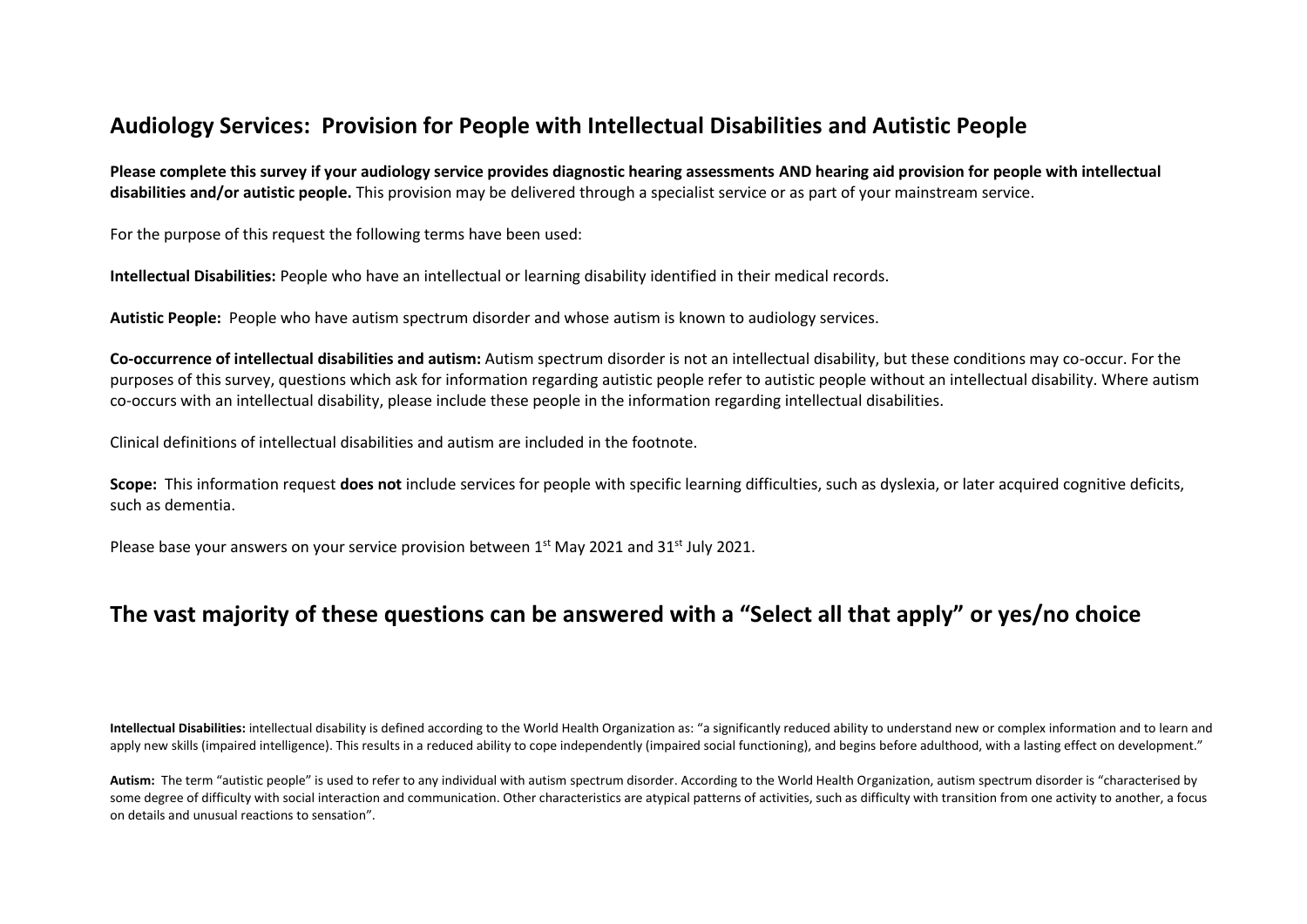#### **Section 1: Your service**

| Please answer the questions below based on the situation as of July 2021. |                                   |  |  |
|---------------------------------------------------------------------------|-----------------------------------|--|--|
| Your name:                                                                | J F Grant                         |  |  |
| Your role:                                                                | <b>Head of Audiology Services</b> |  |  |
| Your email address:                                                       | Jane.grant@mkuh.nhs.uk            |  |  |
| Your telephone number:                                                    | 01908 995325                      |  |  |

Please give the name of your audiology service/s. If you provide services on behalf of another Trust/s please provide details of all the Trusts that you provide services for below. **Please write names in full and expand acronyms:**

Audiology Services, Milton Keynes University Hospital NHS Foundation Trust

## **Section 2: Your caseload of people with intellectual disabilities and autistic people**

2.1 Does your hospital or audiology service have a mechanism for identifying and flagging people with intellectual disabilities who use the service?

|--|

## If yes, please specify how you store and use this information?

We have an alert on Auditbase for Learning Disability (longstanding terminology), which is set by Audiology when we receive a new referral for a patient identified with intellectual disability. This enables us to identify the patients who may need reasonable adjustments to ensure the service is accessible eg book appropriate appointments for them and send them ' easy read' information as appropriate.

The trust has an Electronic Patient Record (EPR) and within this clinicians are able to record Flag/Alerts for patients to highlight specific criteria to other staff. This Flag/Alert can be based on a Diagnosis or a finding using SNOMED CT. A Flag/Alert can be added for many reasons including Learning Disabilities or Reasonable Adjustments for health and care access.

2.2 Does your hospital or audiology service have a mechanism for identifying and flagging autistic people who use the service?

Yes | x | No

If yes, please specify how you store and use this information?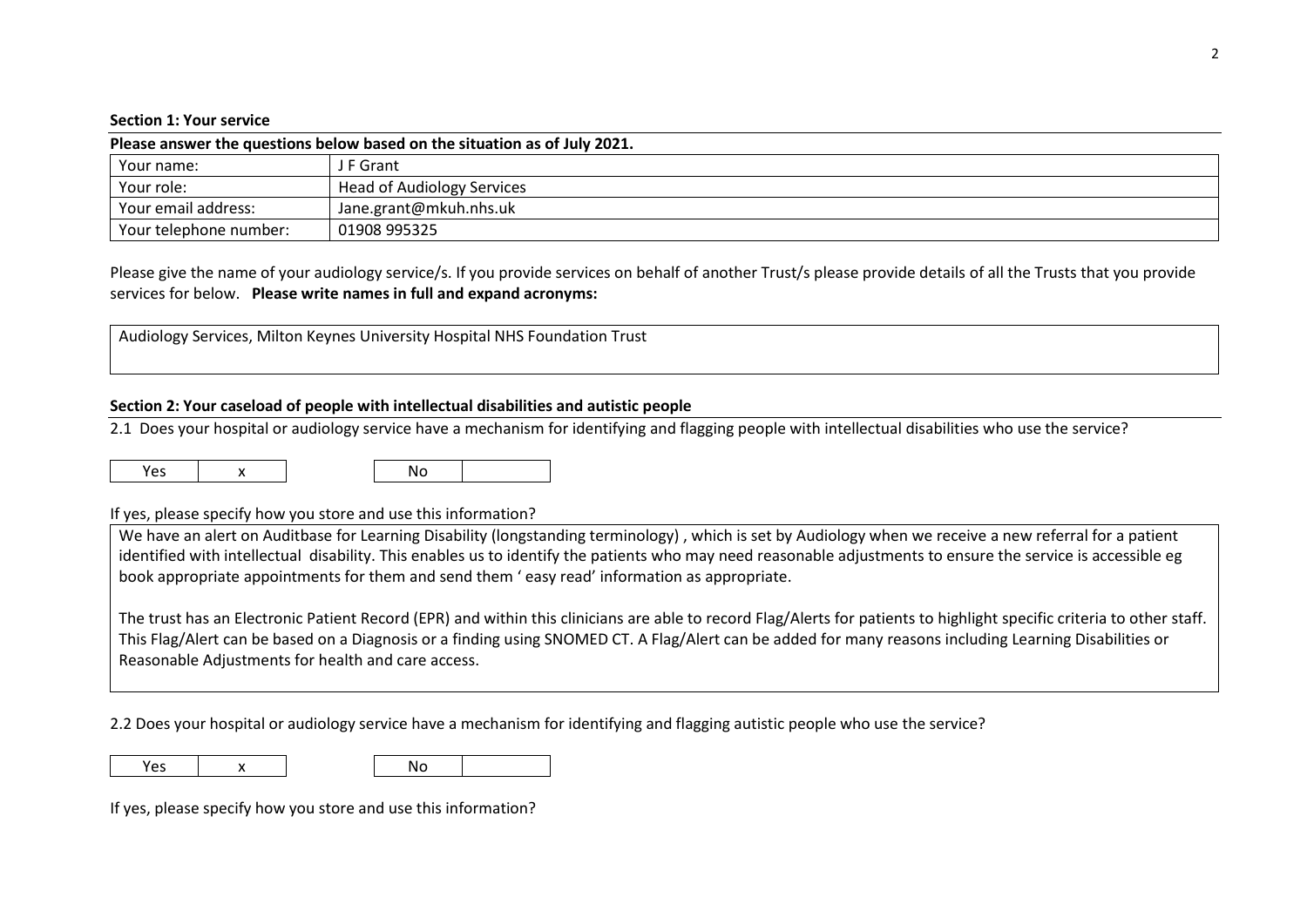We have an alert on Auditbase that identifies patients with specific audiological needs. We set this alert for patients with autism identified either at referral stage, during complex phone calls prior to an appointment, or during an appointment. This enables us to tailor the appointment to the specific needs of the patient. As the alert includes other audiological factors we cannot break down specific numbers of patients with autism. There is also an autism parameter which aids this identification

The trust has an Electronic Patient Record (EPR) and within this clinicians are able to record Flag/Alerts for patients to highlight specific criteria to other staff. This Flag/Alert can be based on a Diagnosis for example Autism or, if no diagnosis has been confirmed Reasonable Adjustments for health and care access Flag/Alert can be used.

Please include the following information for your service. **We understand that you may not record all these numbers**. Please only fill in the numbers your service records or provide an estimate if possible (noting with an E). If you do not record these numbers and cannot make a reasonable estimate, please state 'not recorded':

| Total population of the area that your service covers                                                                           | Not recorded |
|---------------------------------------------------------------------------------------------------------------------------------|--------------|
| The geographical boundaries your service covers                                                                                 | Not recorded |
| Age group your service covers (e.g., $0 - 18$ years, $18 +$ years)                                                              | All ages     |
| Total number of adults with intellectual disabilities who were seen between 1 <sup>st</sup> May and 31 <sup>st</sup> July 2021. | -30          |
|                                                                                                                                 | appointments |
| Total number of children (<18 years) with intellectual disabilities who were seen between $1^{st}$ May and $31^{st}$ July 2021. | Not recorded |
| Total number of autistic adults who were seen between 1st May and 31st July 2021.                                               | Not recorded |
| Total number of autistic children (<18 years) who were seen between 1 <sup>st</sup> May and 31 <sup>st</sup> July 2021.         | Not recorded |

# **Section 3: Transition to adult services**

3.1 How do you prepare young people with intellectual disabilities and/or autistic young people for transition to adult services? Please select all that apply.

| Not applicable: adult only service                                                              |     |
|-------------------------------------------------------------------------------------------------|-----|
| Provide easy read information on the adult service for young people                             | Yes |
| Professional liaison arranged between adult and paediatric services prior to transition         | Yes |
| Offer an appointment with the adult service before being discharged from the children's service | Yes |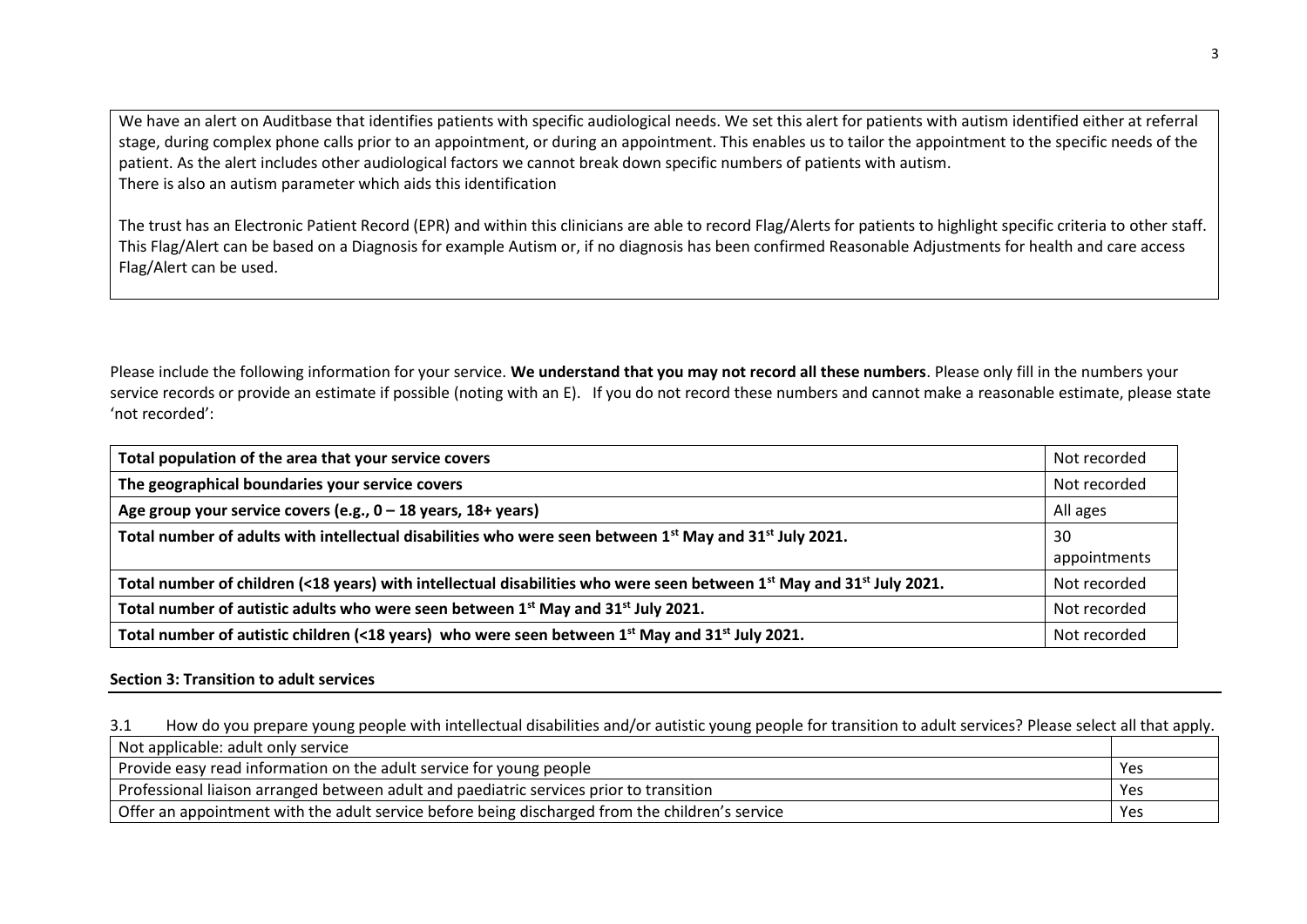| Hold joint appointments with both paediatric and adult audiologist present                                                    | Yes |
|-------------------------------------------------------------------------------------------------------------------------------|-----|
| Visit local schools to offer sessions to share information with young people about deafness, independence and transition etc. | No  |
| Discuss reasonable adjustments that can be offered in the adult service                                                       | Yes |
| None of the above                                                                                                             |     |

Other please state: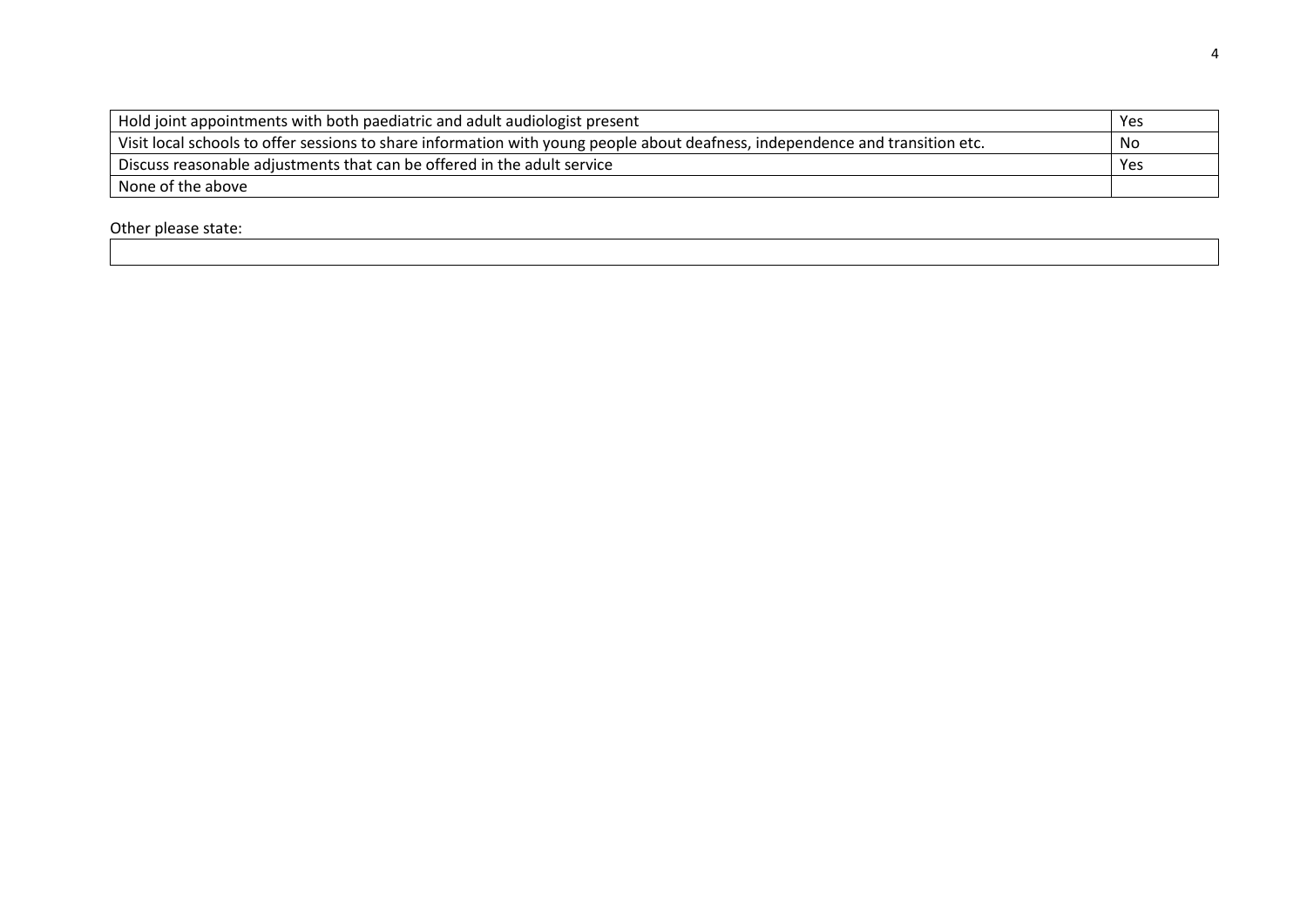## **Section 4: Reasonable Adjustments**

**Reasonable adjustments:** According to The Equality Act 2010, service providers should make 'reasonable adjustments' to their provision, to allow disabled people to access the same services as non-disabled people. These adjustments will be different for different services. What is reasonable for one provider may not be possible or relevant for another provider.

4.1 Do you make any of the following reasonable adjustments to facilitate accessibility to audiology services? Select all that apply:

|                                                                                                | For people with<br>intellectual | For autistic<br>people | For anyone<br>who needs |
|------------------------------------------------------------------------------------------------|---------------------------------|------------------------|-------------------------|
|                                                                                                | disabilities                    |                        | them                    |
| Test room of sufficient size to accommodate client, up to 2 carers and up to 2 testers         | Yes                             | Yes                    | Yes                     |
| Wheelchair access                                                                              | Yes                             | Yes                    | <b>Yes</b>              |
| Directions to your service written in an accessible format and clear signage displayed in situ | Yes                             | Yes                    | Yes                     |
| A quiet waiting area                                                                           | No                              | No                     | No.                     |
| An appropriate alternative to a soundproof room for patients who find this unpleasant          | Yes                             | Yes                    | Yes                     |
| Range of testing position options within test room                                             | Yes                             | Yes                    | Yes                     |
| Home visit                                                                                     | On occasion                     | No                     | Limited                 |
| Appointments at Day Services or Day Centres                                                    | No                              | No                     | No.                     |

Other – please specify:

We would consider home visits for autistic patients but have not been required to do this so far.

Although we do not have a quiet waiting area, patients needing a quiet area are usually given the first appointment in the clinic when the waiting room is quiet, and taken straight into the clinic room.

4.2 Do you make any of the following reasonable adjustments to facilitate appointment flexibility? Select all that apply:

|                                                                        | For people with<br>intellectual<br>disabilities | For autistic<br>people | For anyone who<br>needs them |
|------------------------------------------------------------------------|-------------------------------------------------|------------------------|------------------------------|
| Longer appointment times                                               | Yes                                             | Yes                    | Yes                          |
| Providing breaks during appointments or offering multiple appointments | Yes                                             | Yes                    | Yes                          |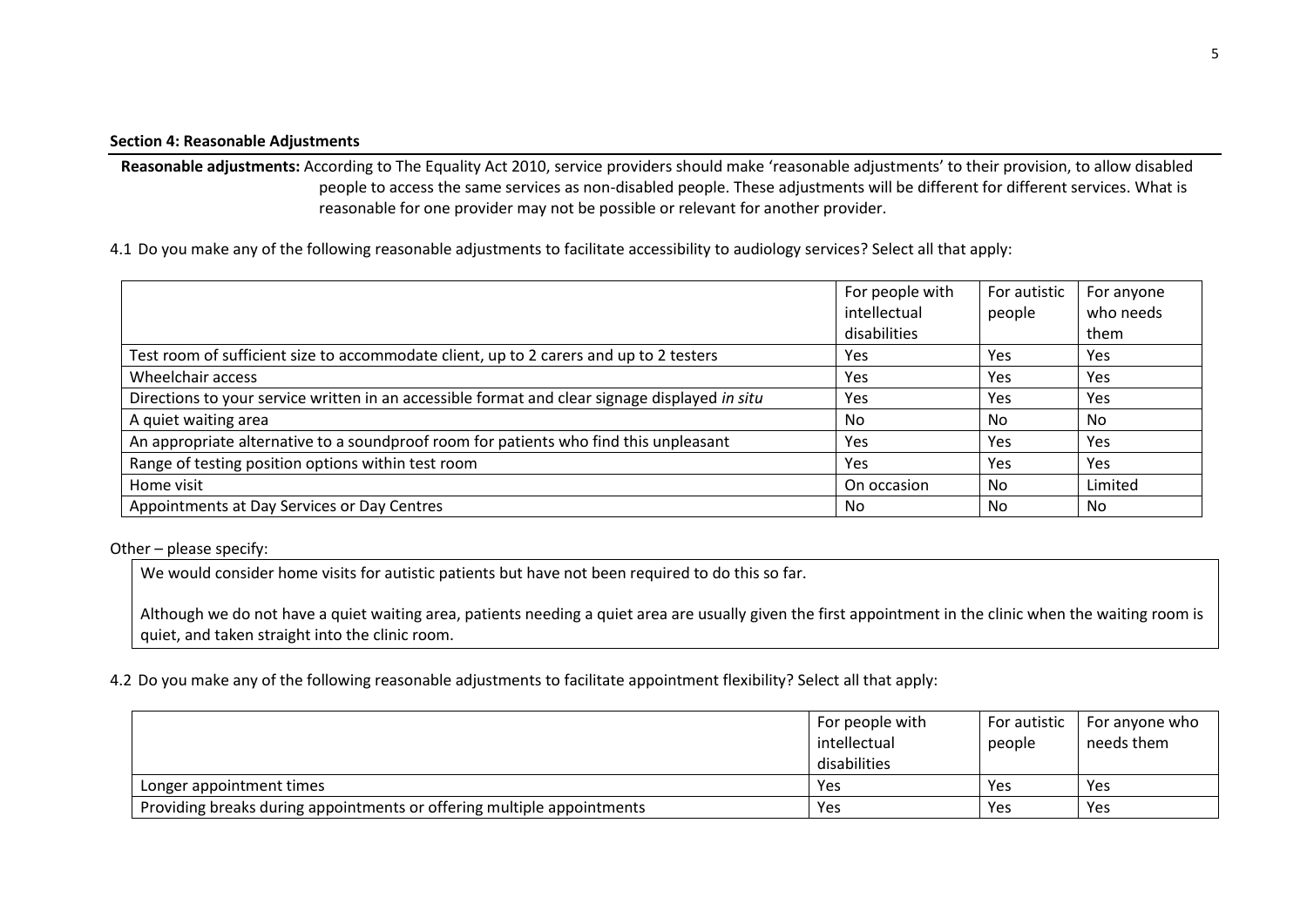| Option of different times                                     | Yes                   | Yes         | Yes           |
|---------------------------------------------------------------|-----------------------|-------------|---------------|
| Extended opening times (before 9 am and/or after 5pm)         | Not routinely         | Children    | Not routinely |
|                                                               |                       | offered     |               |
|                                                               |                       | prior to    |               |
|                                                               |                       | 9am         |               |
| Saturday appointments                                         | No                    | No          | No            |
| Telephone or video appointments                               | Not generally offered | $Yes - see$ | Not generally |
|                                                               |                       | note        | offered       |
| We offer extra appointments in school holidays                | No                    | No          | No            |
| We deliver some services in schools and/or community settings | No                    | No          | No            |

# Other – please specify:

Telephone appointments (complex call appointment) are undertaken with families of autistic children prior to the appointment.

For adults with intellectual disability, history is usually taken over the phone to allow a suitable appointment to be booked and identify testing needs. Adult hearing aid reviews may also be done over the phone.

4.3 Do you make any of the following reasonable adjustments to testing procedures? Select all that apply:

| Soundfield behavioural testing in addition to ear-specific testing               | Yes |
|----------------------------------------------------------------------------------|-----|
| Visual reinforcement audiometry or behavioural observation audiometry for adults | Yes |
| Electrophysiological assessment in an outpatient setting                         | Yes |
| Electrophysiological assessment under sedation or general anaesthetic            | Yes |

Other – please specify:

4.4 What attempts are made to find out what the individual's needs are prior to the appointment (e.g., communication, physical, behavioural needs)?

| Check referral letter                       | Yes |
|---------------------------------------------|-----|
| Check hospital records                      | Yes |
| Contact patient                             | Yes |
| Contact family/key workers (as appropriate) | Yes |

Other – please specify: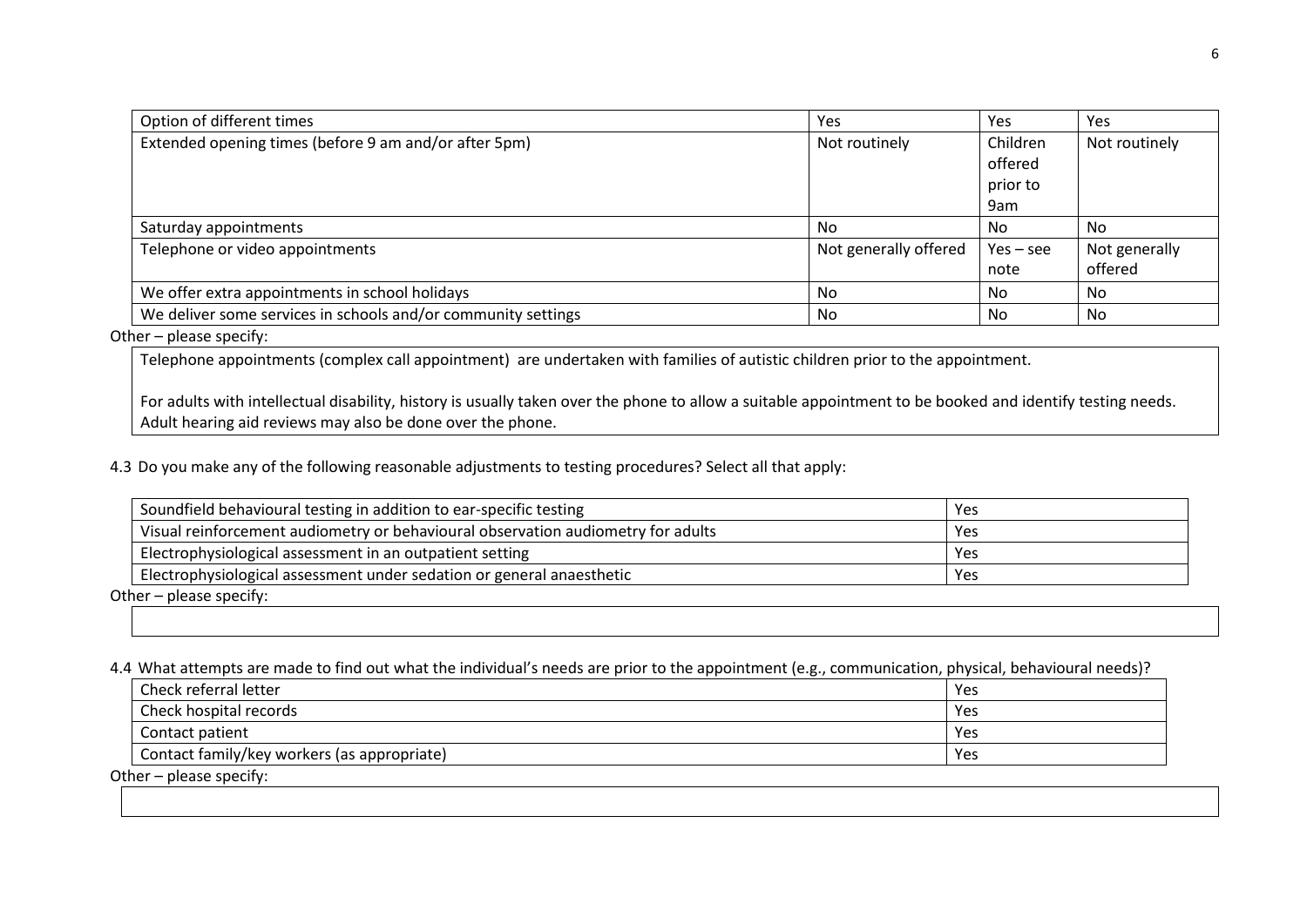4.5 Do you make any of the following reasonable adjustments to facilitate communication? Select all that apply:

| Ability to book communication support professionals where necessary (e.g., interpreters, speech-to-text reporters, lipspeakers) | l Yes |
|---------------------------------------------------------------------------------------------------------------------------------|-------|
| Range of options for contacting the service (e.g., email, mobile number with text option)                                       | Yes   |
| Easy read versions of appointment letters                                                                                       | Yes   |
| Easy read versions of patient letters and reports of findings                                                                   | Yes   |

Other – please specify:

4.6 Do you make any of the following reasonable adjustments to providing patient information? Select all that apply:

| Easy read patient information                                       | Yes |
|---------------------------------------------------------------------|-----|
| Pictorial resources explaining processes in clinic e.g., audiometry | Yes |
| Video information about the department, staff and appointment       | Yes |

Other – please specify:

4.7 Do you currently provide a choice of coloured moulds to people with intellectual disabilities and/or autistic people at no extra charge? Please select one answer:

Yes, always Yes

| No, never |  |
|-----------|--|
|-----------|--|

Yes, with limitations – please specify:

## 4.8 Does your service offer any of the following adaptions people with intellectual disabilities and/or autistic people?

|                                              | For people with | For autistic | For anyone |
|----------------------------------------------|-----------------|--------------|------------|
|                                              | intellectual    | people       | who needs  |
|                                              | disabilities    |              | them       |
| Hearing aid fittings with 2 members of staff | Yes             | Yes          | Yes        |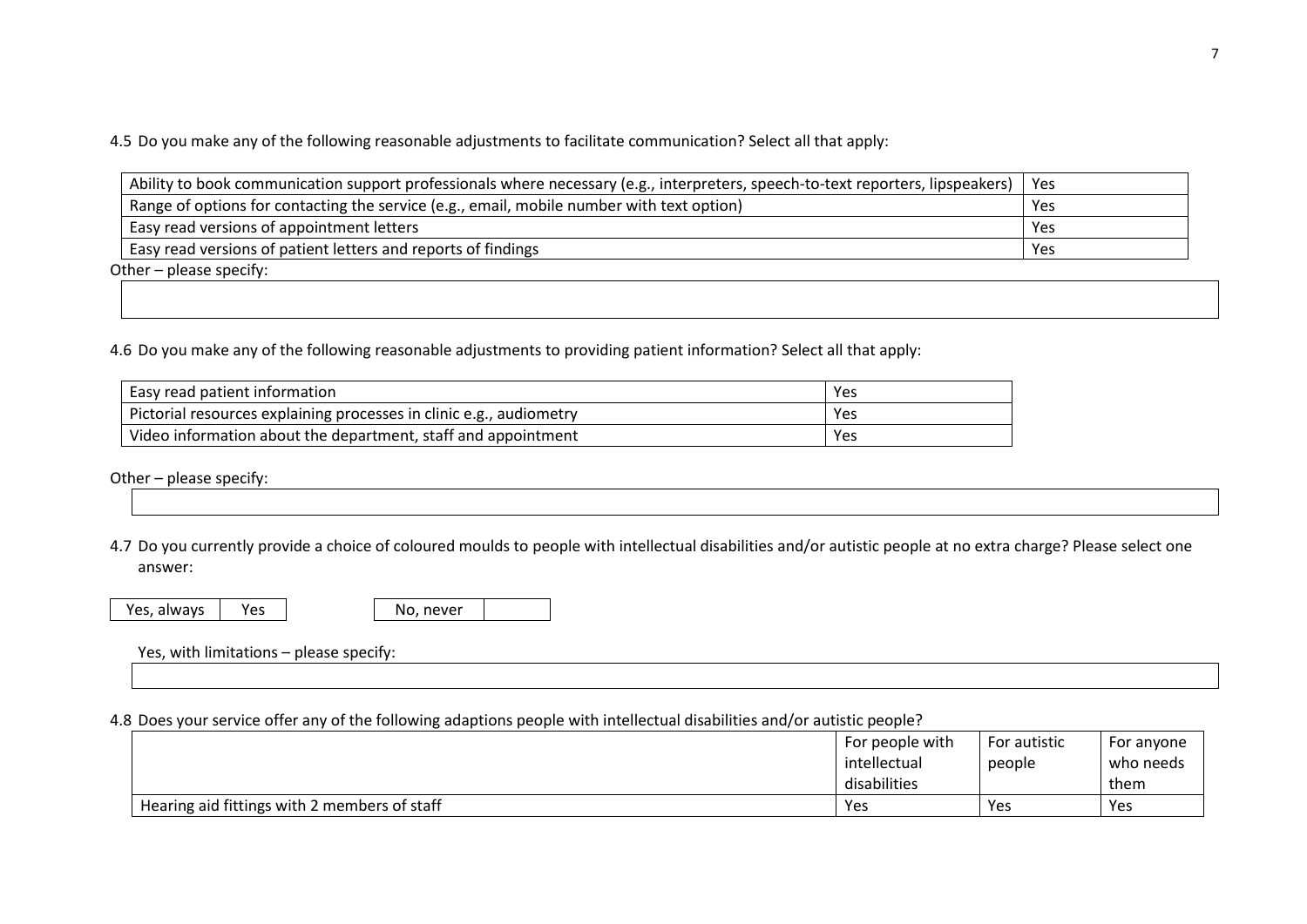| Speech testing to evaluate outcome                                                                | Yes | Yes | Yes |
|---------------------------------------------------------------------------------------------------|-----|-----|-----|
| Soundfield Aided thresholds                                                                       | Yes | Yes | Yes |
| <b>RECD</b>                                                                                       | Yes | Yes | Yes |
| Additional follow-up review appointments to support acclimatisation / adaptation to amplification | Yes | Yes | Yes |
| Training for carers and families on hearing aid use                                               | Yes | Yes | Yes |
| Training for carers and families on communication                                                 | Yes | Yes | Yes |
| Easy read care plans                                                                              | Yes | Yes | Yes |
| Easy read information on hearing aid use                                                          | Yes | Yes | Yes |
| Home visits to evaluate hearing aid use in a domestic setting                                     | No  | No  | No  |

#### **Section 5: Wax management**

5.1 How is problematic wax managed in people with intellectual disabilities and/or autistic people in your service? Select all that apply:

| Advice issued re drops                                                                                            | Yes |
|-------------------------------------------------------------------------------------------------------------------|-----|
| Referral to GP surgery                                                                                            | Yes |
| Referral to mainstream ENT services                                                                               | Yes |
| Referral to ENT services with specialist skills re. people with intellectual disabilities                         | No. |
| Removal within Audiology clinic by Audiology staff                                                                | No  |
| Information about ear wax (risks, side effects, management etc.) offered in a range of formats (e.g., Easy Read). | No  |

Other – please specify:

**We have information in easy read format on the use of olive oil for ear wax.**

# **Section 6: Specialist Services**

**Specialist Services:** By specialist services, we mean audiological services which are provided separately from your mainstream provision, specialised for people with intellectual disabilities and/or autistic people. This might mean an entirely separate service for these groups, or the opportunity to be seen by professionals who specialise in working with these groups, in a mainstream setting.

6.1 Of the people with intellectual disabilities and autistic people that you saw between  $1<sup>st</sup>$  May and 31<sup>st</sup> July 2021, how many were seen by a specialist service as opposed to your mainstream service (please give a number for all that apply)? **We understand that you may not record these numbers**. If you do not record these numbers and cannot make a reasonable estimate, please state 'not recorded':

|  |  | . .<br>.<br>.<br>tellecti<br>n dicahilitiar<br>111F<br>$\sim$ $\sim$ $\sim$<br>ובי<br><b>COOM</b><br>uai<br>. updullluc.<br>. | people<br>$\sim$<br>-ui<br><b>CU</b> |
|--|--|-------------------------------------------------------------------------------------------------------------------------------|--------------------------------------|
|--|--|-------------------------------------------------------------------------------------------------------------------------------|--------------------------------------|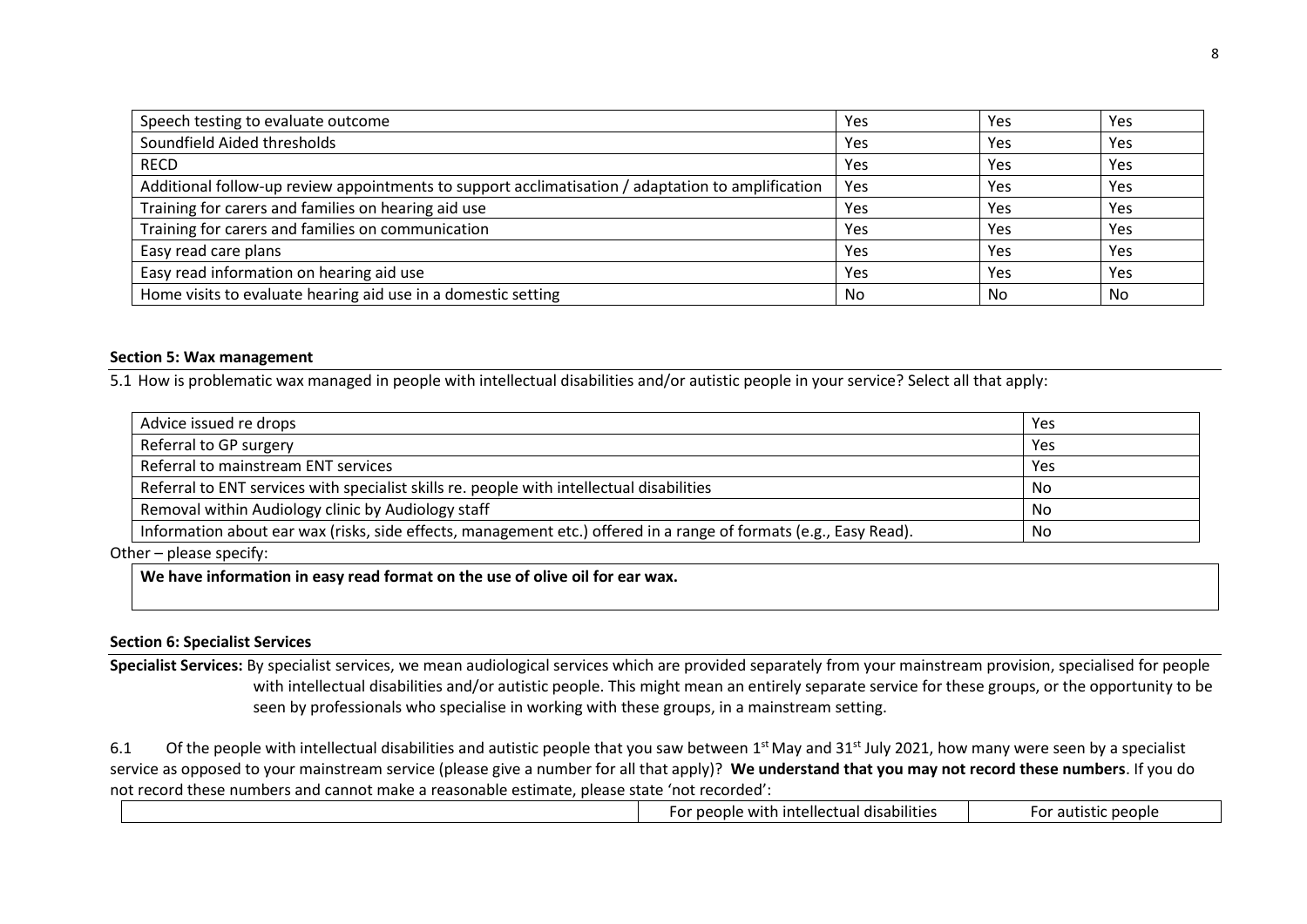| Specialist audiology service for people with complex needs | 30 adult appointments | Not recorded |
|------------------------------------------------------------|-----------------------|--------------|
| Mainstream audiology services                              | Not recorded          | Not recorded |
| Mixture of mainstream and specialist service               |                       |              |

6.2 Of the people with intellectual disabilities and autistic people that you saw between  $1<sup>st</sup>$  May and  $31<sup>st</sup>$  July 2021, what review processes were available (please select all that apply)?

|                                                     | For people with intellectual disabilities | For autistic people |
|-----------------------------------------------------|-------------------------------------------|---------------------|
| Normal hearing - discharge, self-referral to return | No                                        | No                  |
| Normal hearing – routine review                     | Yes                                       | No                  |
| Hearing Loss - same review as mainstream service    | Yes                                       | Yes                 |
| Hearing Loss - additional review appointments       | Yes if required                           | Yes if required     |

6.3 Of the people with intellectual disabilities and/or autistic people that you saw between 1<sup>st</sup> May and 31<sup>st</sup> July 2021, how many were offered the following services (please give a number for all that apply). **We understand that you may not record these numbers**. If you do not record these numbers and cannot make a reasonable estimate, please state 'not recorded':

|                                         | For people with intellectual disabilities | For autistic people |
|-----------------------------------------|-------------------------------------------|---------------------|
| <b>Hearing Therapy</b>                  | Not offered                               | <b>Not offered</b>  |
| Vestibular assessment or rehabilitation | <b>Not offered</b>                        | <b>Not offered</b>  |
| <b>ENT</b>                              | Not recorded                              | Not recorded        |
| <b>Cochlear Implant Services</b>        | Not recorded                              | Not recorded        |
| Tinnitus assessment or rehabilitation   | Not recorded                              | Not recorded        |
| Sensory teams                           | Not recorded                              | Not recorded        |
| Other Implantable Devices               | Not recorded                              | Not recorded        |
| Other - please specify:                 |                                           |                     |

### **Section 7: Meeting Relevant Guidance**

| How closely do you work to the following relevant guidance?<br>7.1                                                                                 |           |                   |                   |              |
|----------------------------------------------------------------------------------------------------------------------------------------------------|-----------|-------------------|-------------------|--------------|
|                                                                                                                                                    | Awareness | Implement in part | Implement in full | Not heard of |
| Learning Disabilities Improvement Standards for NHS Trusts<br>https://improvement.nhs.uk/documents/2926/v1.17 Improvement Standards added note.pdf |           |                   |                   |              |
| <b>PMLD Service Standards:</b><br>http://www.thesensoryprojects.co.uk/PMLD-service-standards                                                       |           |                   |                   |              |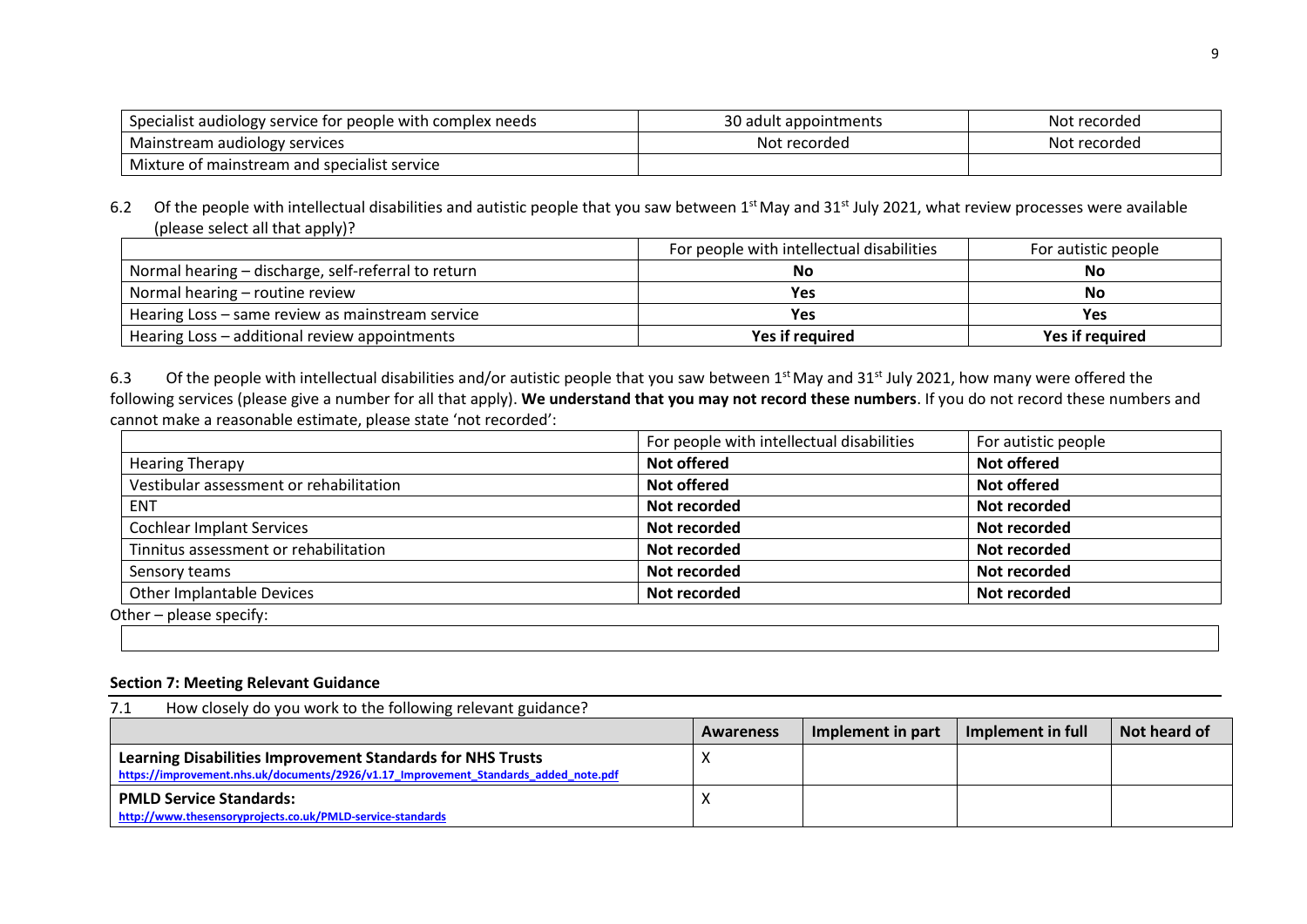| The Accessible Information Standard<br>https://www.england.nhs.uk/ourwork/accessibleinfo/                   |  |  |
|-------------------------------------------------------------------------------------------------------------|--|--|
| British Society of Audiology Practice Guidance for Adults with Intellectual                                 |  |  |
| <b>Disabilities</b>                                                                                         |  |  |
| https://www.thebsa.org.uk/resources/access-to-audiology-services-for-adults-with-intellectual-disabilities/ |  |  |

# **Section 8: Your policies**

8.1 What documentation do you currently have specific to people with intellectual disabilities and autistic people? Select all that apply and indicate whether 'in place' or 'in progress'. These documents may be trust/hospital-specific or may be specific to your department/service.

|                                                                                              | In place | In progress |  |
|----------------------------------------------------------------------------------------------|----------|-------------|--|
| Patient Pathway(s)                                                                           |          |             |  |
| Audiology-specific SOPs that refer to working with people with intellectual disabilities     |          |             |  |
| Audiology-specific SOPs that refer to working with autistic people                           |          |             |  |
| Training logs relevant to staff skills on working with people with intellectual disabilities |          |             |  |
| Training logs relevant to staff skills on working with autistic people                       |          |             |  |
| Risk Assessments (detail in question 9.2)                                                    |          |             |  |
| <b>Transition SOPs or policy</b>                                                             |          |             |  |
| Other – please specify:                                                                      |          |             |  |

# 8.2 Do you carry out the following risk assessments? Select all that apply:

|                                               | Formal risk assessment | Informal risk assessment (risk identified |
|-----------------------------------------------|------------------------|-------------------------------------------|
|                                               |                        | and recorded in medical notes)            |
| Challenging Behaviour                         |                        | Yes                                       |
| Risks of inaccuracy of behavioural assessment |                        | Yes                                       |
| Risk associated with communication barriers   |                        | Yes                                       |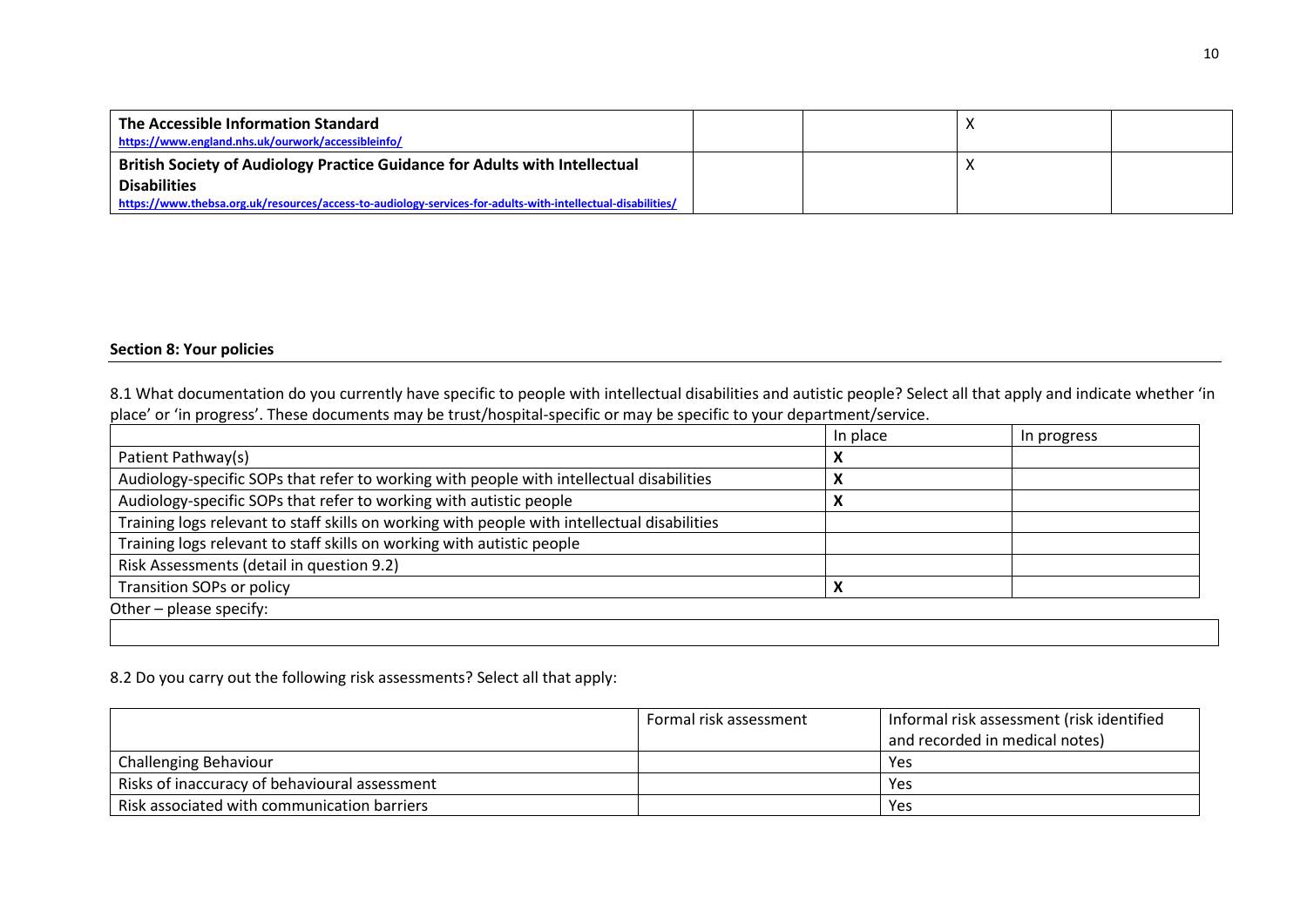| Discharging without ear-specific information                               | <b>Yes</b> |
|----------------------------------------------------------------------------|------------|
| Lack of sufficient support with hearing aid use                            | Yes        |
| Lack of equal access to services for people with intellectual disabilities | N/A        |
| Other, please specify:                                                     |            |
|                                                                            |            |

8.3 How does your 'Did Not Attend' policy differ for people with intellectual disabilities and/or autistic people to that of the wider patient population?

There may be multiple attempts to contact the patient/family to re- appoint.

# **Section 9: Referral Routes**

9.1 Of the new referrals of people with intellectual disabilities and autistic people, that you received between 1<sup>st</sup> May and 31<sup>st</sup> July 2021, where did the referrals originate from? Please select all that apply.

| GP                                                                              | X |
|---------------------------------------------------------------------------------|---|
| <b>Community Learning Disabilities Team</b>                                     |   |
| <b>ENT</b>                                                                      |   |
| Paediatric Audiology Services                                                   |   |
| Newborn Hearing Screen                                                          |   |
| Out-of-area Audiology Service                                                   |   |
| Speech and Language Therapy                                                     |   |
| School nursing team                                                             |   |
| Community Paediatric team                                                       |   |
| Hearing screening pathway for adults or children with intellectual disabilities |   |
| <b>Annual Health Check</b>                                                      |   |
| Other                                                                           |   |

Other: (please specify)

Adult referral came from GP. Too time consuming to trawl through all referrals for children.

# **Section 10: Multidisciplinary Working**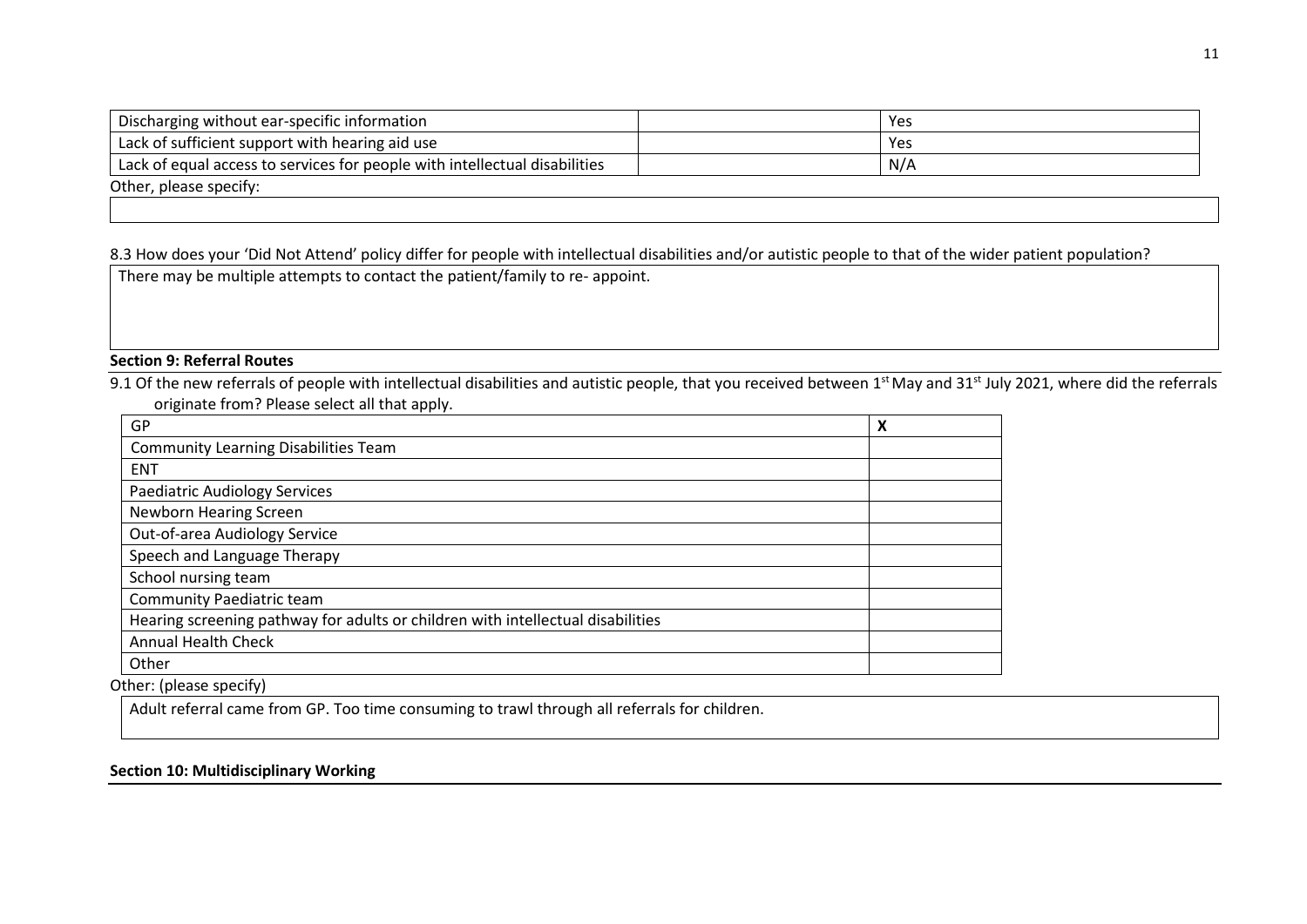10.1 Of the people with intellectual disabilities that you saw between 1<sup>st</sup> May and 31<sup>st</sup> July 2021, how often did you make referrals to the following professionals when they are required. Please select all that apply and indicate estimate of frequency of referral.

|                                             | <b>Always</b> | <b>Often</b> | <b>Sometimes</b> | Rarely | <b>Never</b> |
|---------------------------------------------|---------------|--------------|------------------|--------|--------------|
| <b>Speech and Language Therapy</b>          |               |              |                  |        |              |
| <b>Community Learning Disabilities Team</b> |               |              |                  | ∧      |              |
| <b>Teacher of the Deaf</b>                  |               |              |                  |        |              |
| <b>Ear, Nose and Throat</b>                 |               |              |                  |        |              |
| <b>Occupational Therapy</b>                 |               |              |                  |        |              |
| Other                                       |               |              |                  |        |              |

10.2 Of the autistic people that you saw between 1<sup>st</sup> May and 31<sup>st</sup> July 2021, how often did you make referrals to the following professionals when they are required. Please select all that apply

|                                             | <b>Always</b> | <b>Often</b> | <b>Sometimes</b> | Rarely | <b>Never</b> |
|---------------------------------------------|---------------|--------------|------------------|--------|--------------|
| <b>Speech and Language Therapy</b>          |               |              |                  |        |              |
| <b>Community Learning Disabilities Team</b> |               |              |                  |        |              |
| <b>Teacher of the Deaf</b>                  |               |              |                  |        |              |
| <b>Ear, Nose and Throat</b>                 |               |              |                  |        |              |
| <b>Occupational Therapy</b>                 |               |              |                  |        |              |
| Other                                       |               |              |                  |        |              |

10.3 Do you have access to any of the following? Select all that apply:

| Employer policies on working with people with intellectual disabilities                          |  |
|--------------------------------------------------------------------------------------------------|--|
| Employer policies on working with autistic people                                                |  |
| Employer-provided training on working with people with intellectual disabilities                 |  |
| Employer-provided training on working with autistic people                                       |  |
| Employer involvement in the Mencap Treat Me Well Campaign                                        |  |
| Effective links to other professionals with specialisms in working with people with intellectual |  |
| disabilities and/or autistic people                                                              |  |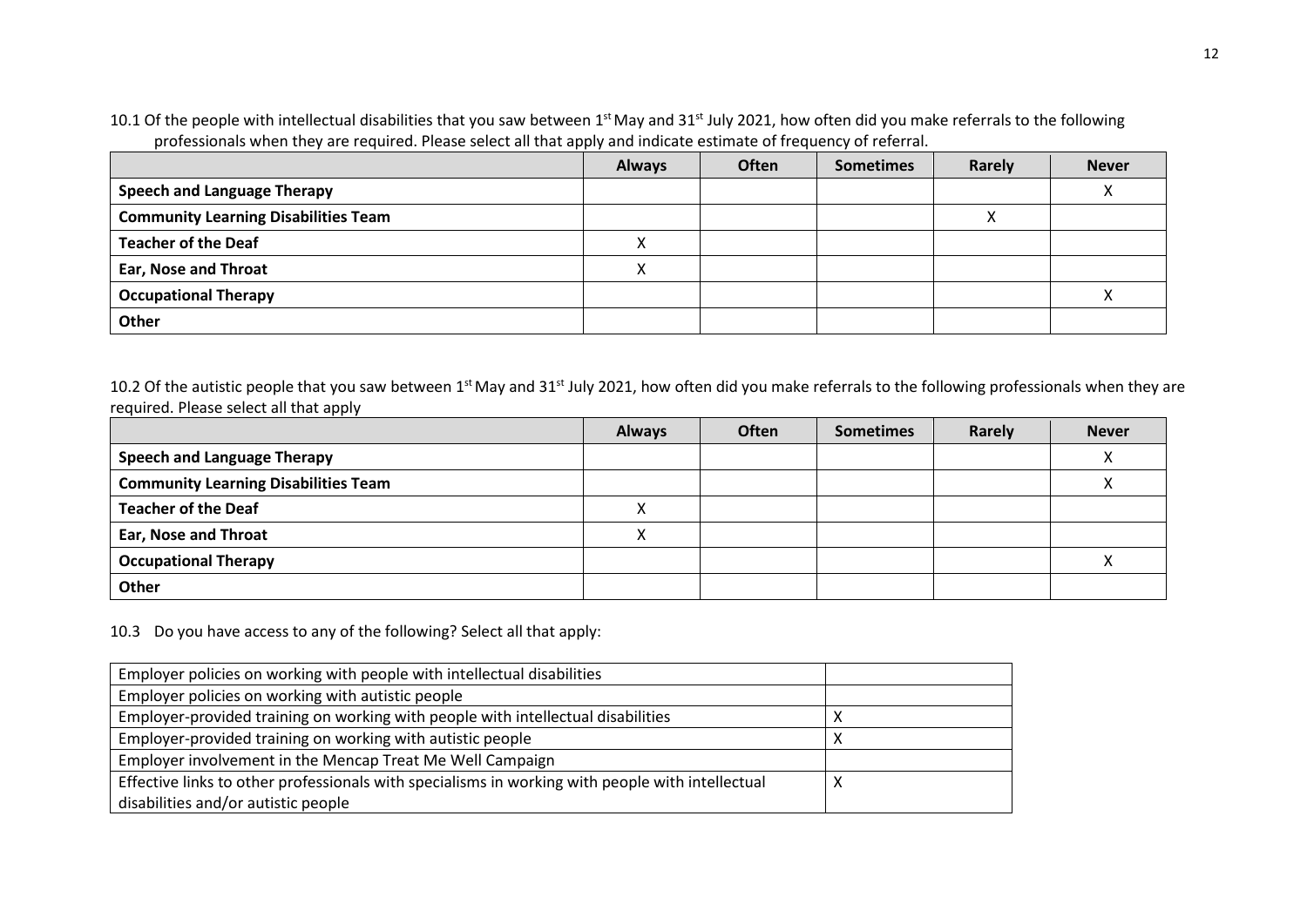# **Section 11: Staffing and Training**

11.1 Are the staff (e.g., audiologists, receptionists) in your service able to access the CPD necessary for working with people with intellectual disabilities and/or autistic people?

| All staff  | Yes for Audiology |
|------------|-------------------|
|            | staff             |
| Some staff |                   |
| None       |                   |

If CPD is not available for all staff in your service, necessary for working with people with intellectual disabilities and/or autistic people, please indicate why not (select all that apply):

| <b>Financial constraints</b>                               |  |
|------------------------------------------------------------|--|
| Training expenses are not covered e.g., travel to training |  |
| No cover for clinical duties                               |  |
| Other: please specify                                      |  |
|                                                            |  |

11.2 If you offer a specialist service for people with intellectual disabilities and/or autistic people, how many full-time equivalent staff were routinely involved on 31<sup>st</sup> July 2021? (Please select all that apply). Specialist provision can include an entirely separate service for these groups, or the opportunity to be seen by professionals who specialise in working with these groups, in a mainstream setting. Please express part-time roles as a fraction of a full-time role e.g., 1 fulltime role and a part-time role of 3 days would be 1.6 FTE.

| Level         | <b>Permanent posts</b> | Locum/ temporary posts | <b>Trainees</b> |
|---------------|------------------------|------------------------|-----------------|
| Band 1        |                        |                        |                 |
| <b>Band 2</b> |                        |                        |                 |
| <b>Band 3</b> |                        |                        |                 |
| Band 4        |                        |                        |                 |
| <b>Band 5</b> |                        |                        |                 |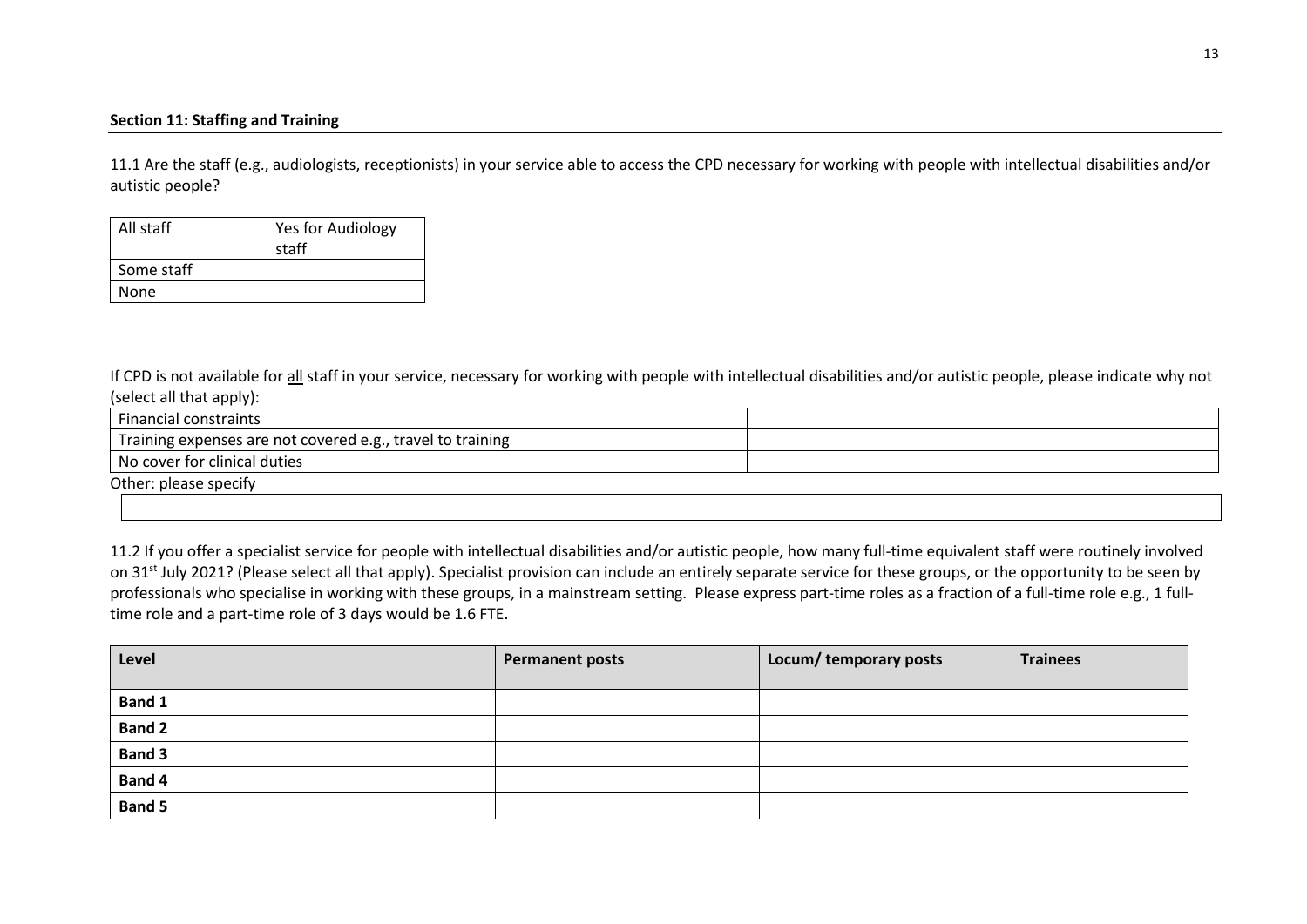| Band 6                                                                              | 2 - unable to break down<br>equivalent WTE working in this<br>specific area |  |
|-------------------------------------------------------------------------------------|-----------------------------------------------------------------------------|--|
| <b>Band 7</b>                                                                       | 2 - unable to break down<br>equivalent WTE working in this<br>specific area |  |
| Band 8 a                                                                            |                                                                             |  |
| <b>Band 8b</b>                                                                      | 1- unable to break down<br>equivalent WTE working in this<br>area           |  |
| Band 8 c                                                                            |                                                                             |  |
| Band 8 d                                                                            |                                                                             |  |
| <b>Band 9</b>                                                                       |                                                                             |  |
| Doctor specialising in audiology (paediatrician,<br>audio vestibular physician etc) |                                                                             |  |
| Other staff e.g., Volunteers and students                                           |                                                                             |  |

11.3 What training have the staff in your service been offered for working with people with intellectual disabilities and/or autistic people? (Please select all that apply)

|                                                | Clinical staff working in a         | Clinical staff who work with people   | Non-clinical staff who work  |
|------------------------------------------------|-------------------------------------|---------------------------------------|------------------------------|
|                                                | specialist audiology service for    | with intellectual disabilities and/or | in the audiology service     |
|                                                | people with intellectual            | autistic people in a mainstream       | (e.g., receptionist, porter) |
|                                                | disabilities and/or autistic people | audiology service                     |                              |
| <b>Mental Capacity Act training</b>            |                                     | Yes                                   | Yes                          |
| Communication training (relevant to those with |                                     |                                       |                              |
| intellectual disabilities e.g., Makaton etc)   |                                     |                                       |                              |
| <b>Learning Disability Awareness</b>           |                                     | Yes                                   | Yes                          |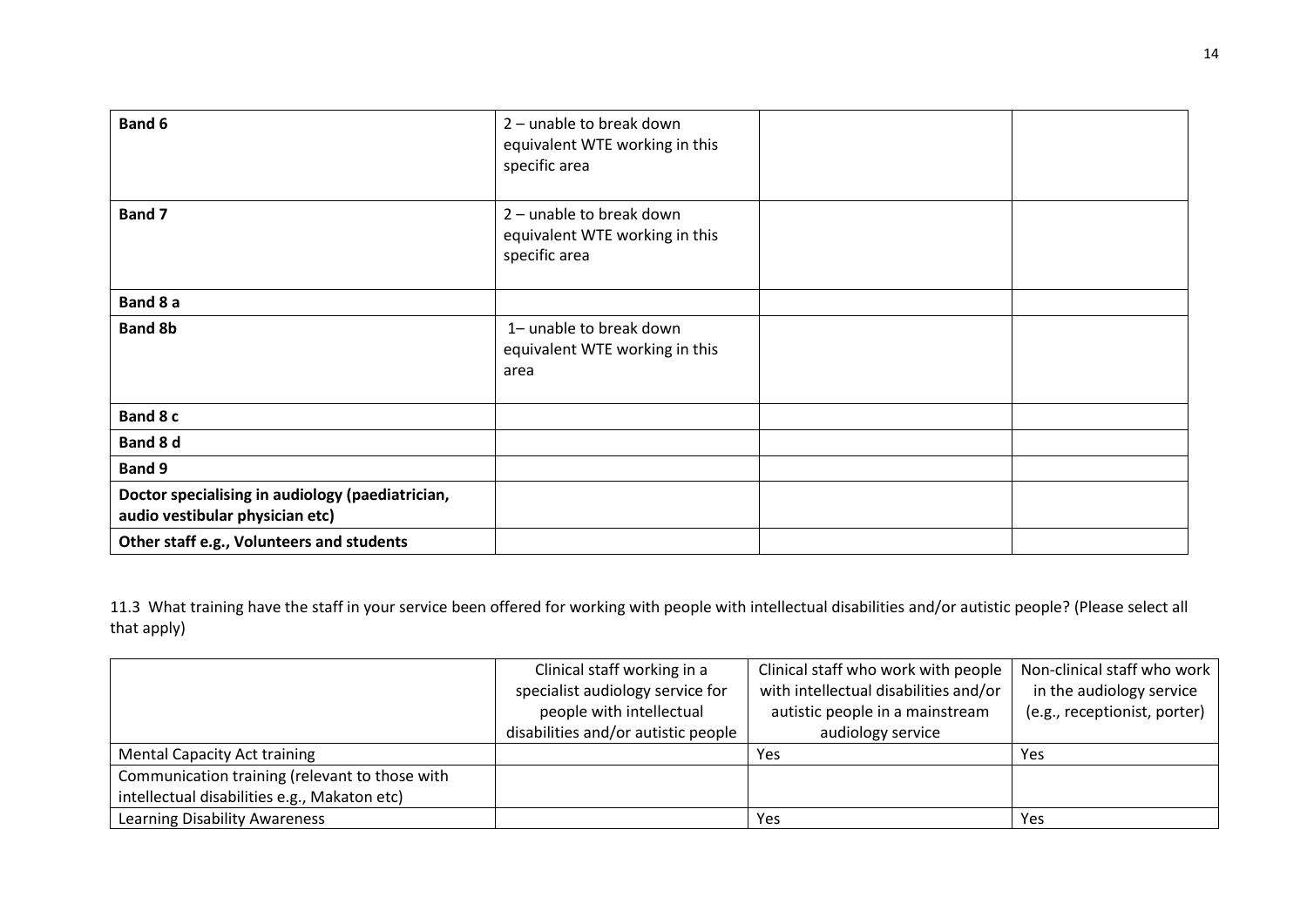| Autism Awareness                                | Yes | No  |
|-------------------------------------------------|-----|-----|
| Shadowing specialist clinics                    |     |     |
| <b>Accessible Information Standard Training</b> |     |     |
| <b>Generic Violence and Aggression Training</b> |     |     |
| <b>Challenging Behaviour</b>                    | Yes | Yes |
| Other, please detail:                           |     |     |

#### **Section 12: Patient engagement and service evaluation**

**Please answer the questions in this section based on the situation as of 31st July 2021.** 

12.1 What patient feedback mechanisms do you have in place for services for people with intellectual disabilities and/or autistic people?

**Friends and Family responses**

What have been the most recent outcomes of patient feedback regarding services for people with intellectual disabilities and/or autistic people? Anecdotally complex call phone calls very well received.

12.2 Do you audit/evaluate your service practices for people with intellectual disabilities and/or autistic people? Please give a brief explanation (1 or 2 sentences).

| Yes (please specify how) | Adult learning disability service is audited to check patients have been offered a review appointment. |
|--------------------------|--------------------------------------------------------------------------------------------------------|
| No (please specify why)  |                                                                                                        |

12.3 Are there any aspects of service delivery that you adapted during the Coronavirus pandemic, which you intend to retain beyond the end of restrictions (e.g., tele-audiology, telephone reviews)? Please give brief details and an explanation of why.

Use of phone reviews in Adult Learning Disability Service was already in practice before the pandemic